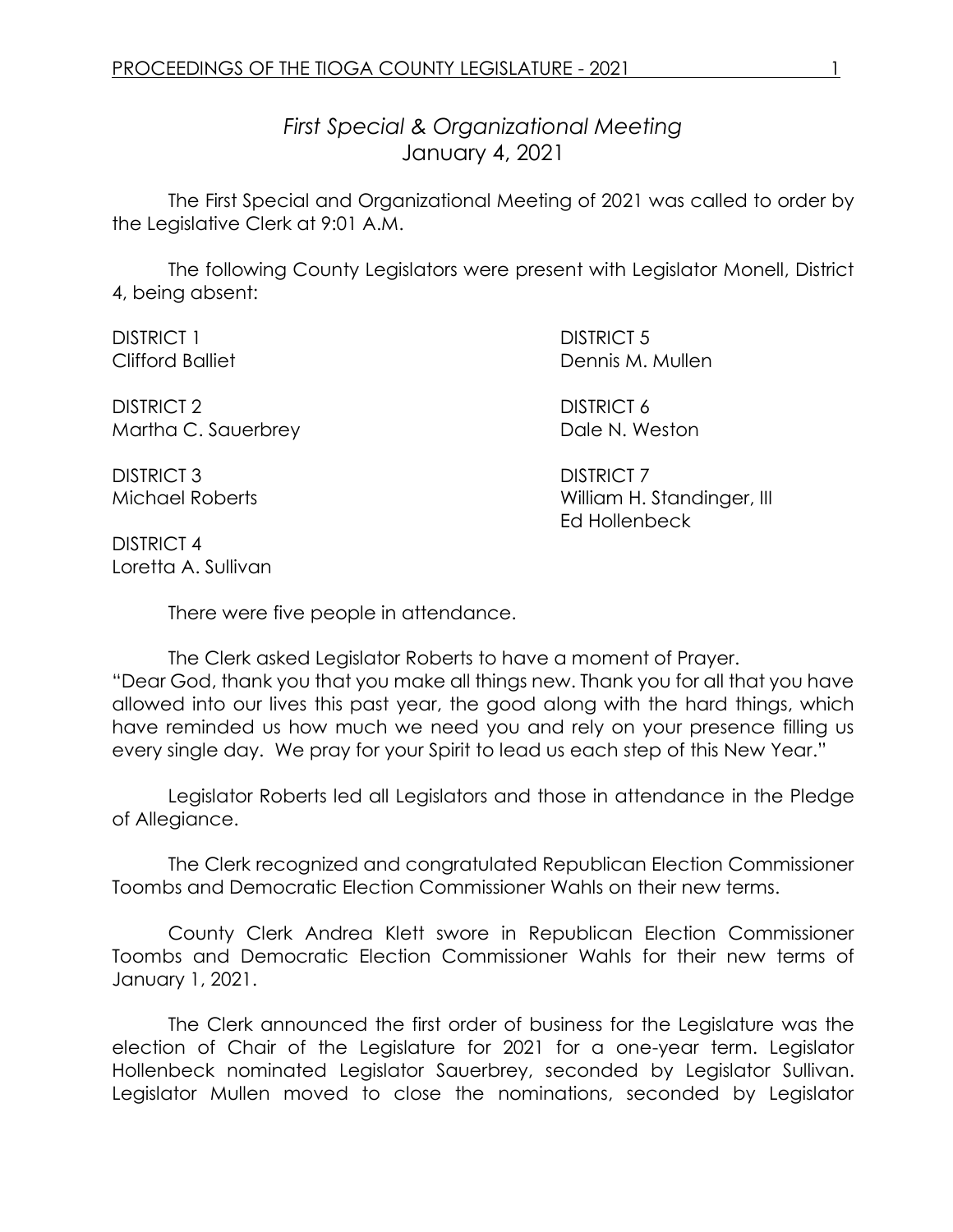Hollenbeck. On roll call vote, all members present voted Aye, the Clerk cast one ballot, and Legislator Sauerbrey was appointed Chair of the Tioga County Legislature for a one-year term for 2021.

County Clerk Andrea Klett swore Legislator Sauerbrey in as Chair of the Tioga County Legislature for 2021.

Chair Sauerbrey spoke. "Thank you, each and every one of you. I have to say this is the most challenging year of my entire career. Not just because of COVID-19, which certainly has a dynamic of its own, but also because of the energy created around it coming from the State of New York. It has really been a challenge. I am hopeful, however, for 2021 to be a better year that eventually with a vaccine and perhaps changes on how we look at things, things will be better and we can focus on the things that are important and goals we have set. For example, communication system for the entire county, housing in neighborhoods, and jobs. Those are the things we want to get back to and I hope we can do that this year. Again, thank you for your support. I appreciate it very much."

Legislator Mullen spoke. "I just want to say that I do not speak for anyone else, but I would hazard to guess that everyone feels the same way I do. I just want to thank Chair Sauerbrey for her efforts this past year. It took significant leadership and was a difficult decision made in March 2020 when we started the State of Emergency. I was in that meeting up at Social Services and with the proper information, Chair Sauerbrey 'took the bull by the horns' in that meeting and we did the right thing. It was extremely difficult and I just want to express to Chair Sauerbrey, from the bottom of my heart, I know what you have been through this year and I wish I could give you a huge raise because you are woefully underpaid for the work you did this past year in 2020. Every resident in Tioga County owes Chair Sauerbrey, Legislative Clerk Haskell, and the entire staff a great deal of thanks, but that leadership you showed this past year did not go unnoticed, so thank you very much."

Legislator Sullivan spoke. "I concur with everything Legislator Mullen had to say. I also want to recognize the Election Commissioners and their staff. It was a very challenging year for that Department with all the changes in the Election Law and with importance of this past year's election, I know that you and your staff put in a lot of hours into pulling it off. I am sure I speak for all of us when I say thank you so much and thank your staff on our behalf."

The Chair announced the next order of business is nominations for a First Deputy Chair for a one-year term. Legislator Sullivan nominated Legislator Hollenbeck, seconded by Legislator Mullen. Legislator Sullivan moved to close the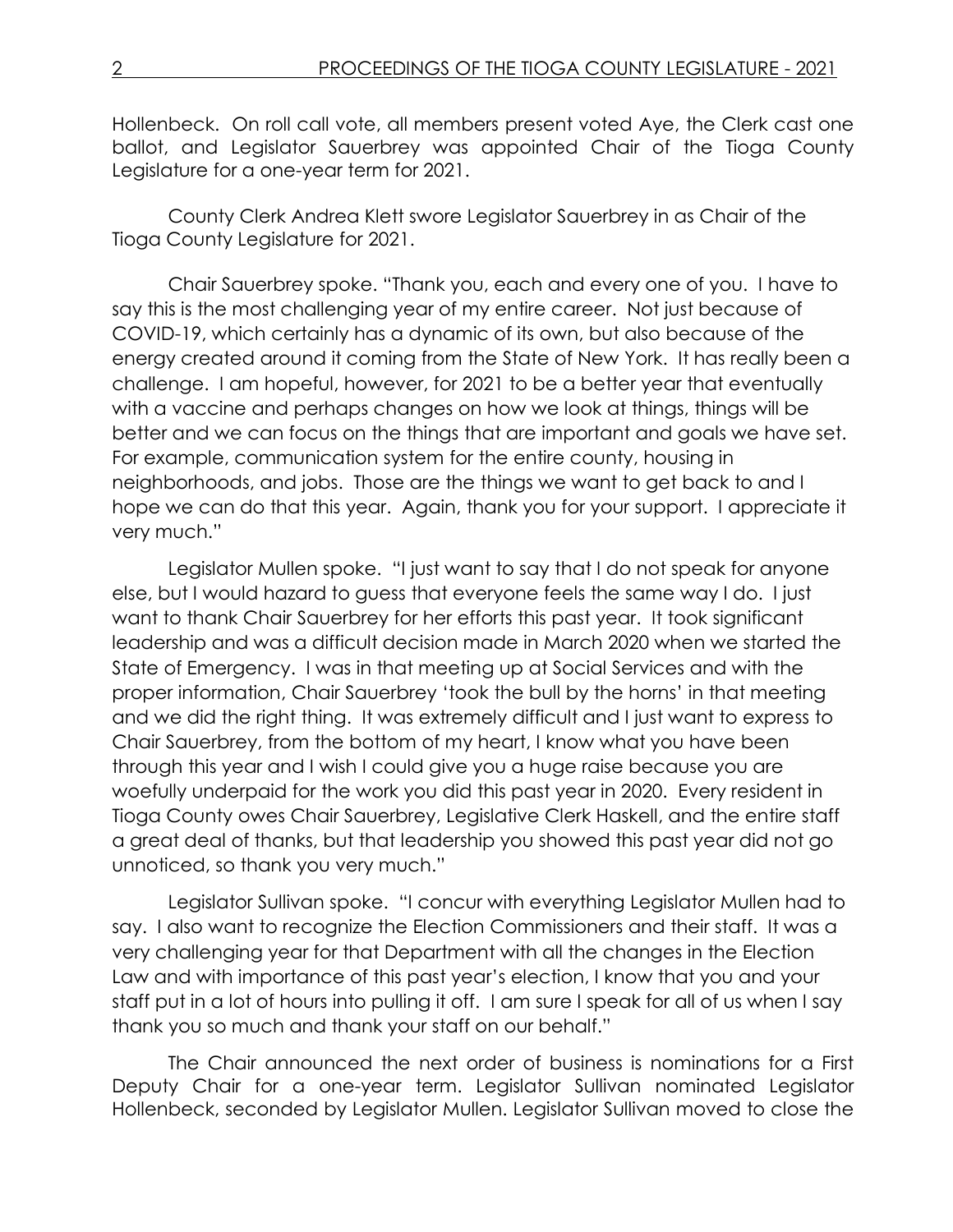nominations, seconded by Legislator Balliet. On roll call vote, all members present voted Aye, the Chair cast one ballot, and Legislator Hollenbeck was appointed First Deputy Chair of the Tioga County Legislature for a one-year term for 2021.

The Chair called for nominations for a Second Deputy Chair for a one-year term. Legislator Sullivan nominated Legislator Weston, seconded by Legislator Mullen. Legislator Hollenbeck moved to close the nominations, seconded by Legislator Sullivan. On roll call vote, all members present voted Aye, the Chair cast one ballot, and Legislator Weston was appointed Second Deputy Chair of the Tioga County Legislature for a one-year term for 2021.

County Clerk Andrea Klett swore in Legislators Hollenbeck and Weston as First and Second Deputy Chairs of the Tioga County Legislature for 2021.

Legislator Hollenbeck spoke. "I would also like to thank everyone in the County for all their hard work during this time."

Legislator Weston spoke. "I would also like to say, that the accolades that have been given to some of the people here, I think it is especially important to recognize Legislative Clerk Haskell for the amount of work she has done, above and beyond, with no assistance as far as anyone to support her, which we always had before and finally have again. Cathy, thank you very, very much."

The Chair called for nominations for Public Information Officer. Legislator Hollenbeck nominated Legislative Chairwoman Sauerbrey, seconded by Legislator Mullen. Legislator Mullen moved to close the nominations, seconded by Legislator Hollenbeck. On roll call vote, all Legislators present voted for Legislative Chairwoman Sauerbrey to serve as Public Information Officer, the Chair cast one ballot, and Chairwoman Sauerbrey was appointed Public Information Officer for a one-year term for 2021.

The Chair called for nominations for Republican Majority Leader. Legislator Sullivan nominated Legislator Roberts, seconded by Legislator Mullen. Legislator Hollenbeck moved to close the nominations, seconded by Legislator Sullivan. On roll call vote, all Legislators present voted for Legislator Roberts as Republican Majority Leader, the Chair cast one ballot, and Legislator Roberts was appointed Republican Majority Leader for a one-year term for 2021.

Chair Sauerbrey asked if there were any disclosures to be made.

Legislator Roberts stated, "I have nothing to disclose."

Legislator Standinger stated, "I have no disclosures."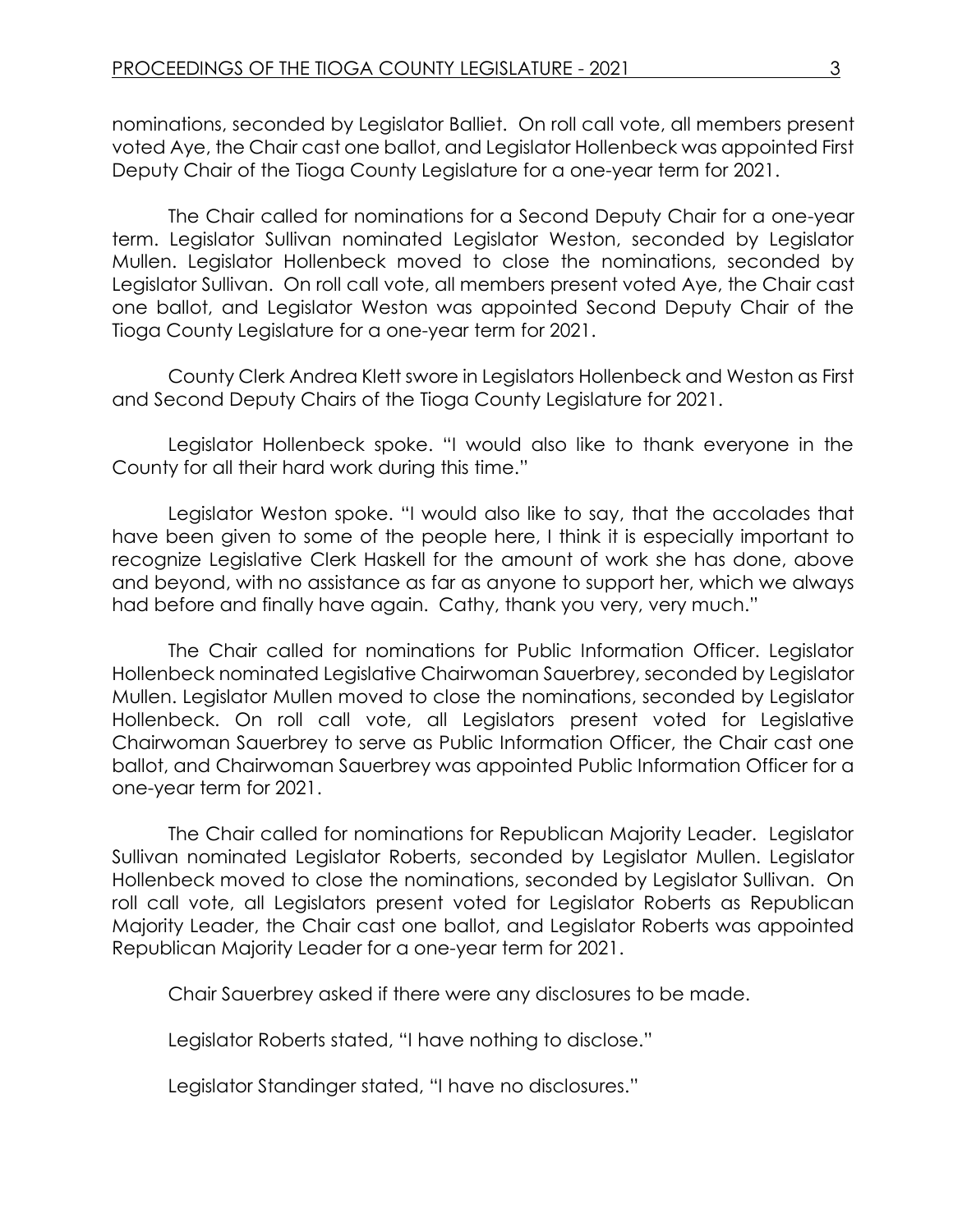Legislator Sullivan stated, "I have nothing to disclose."

Legislator Weston stated, "I have nothing to disclose."

Legislator Balliet stated, "I have no disclosures."

Legislator Hollenbeck stated, "I have no disclosures."

Legislator Mullen stated, "I have no disclosures."

Legislator Sauerbrey stated, "I have no disclosures."

Legislator Sullivan moved for the adoption of the following resolution, seconded by Legislator Mullen.

REFERRED TO: LEGISLATIVE WORKSESSION

RESOLUTION NO. 1-21 *TRIPS AUTHORIZED*

RESOLVED: That the Chair and the Clerk of the County Legislature, the County Attorney, and County Legislators be, and they hereby are, authorized to make such trips as their duties may require and that their actual and necessary expenses for travel, meals and lodging incurred on such trips be a County charge.

ROLL CALL VOTE Yes – Legislators Roberts, Standinger, Sullivan, Weston, Balliet, Hollenbeck, Mullen and Sauerbrey.

No – None.

Absent – Legislator Monell.

RESOLUTION ADOPTED.

Legislator Roberts moved for the adoption of the following resolution, seconded by Legislator Sullivan.

REFERRED TO: FINANCE/LEGAL COMMITTEE

RESOLUTION NO. 2-21 *DESIGNATION OF OFFICIAL DEPOSITORIES*

RESOLVED: That, pursuant to the powers vested in this Legislature by Section 212 of the County Law, as amended, the following Banks within New York State be, and they hereby are designated as depositories for the deposit of all monies received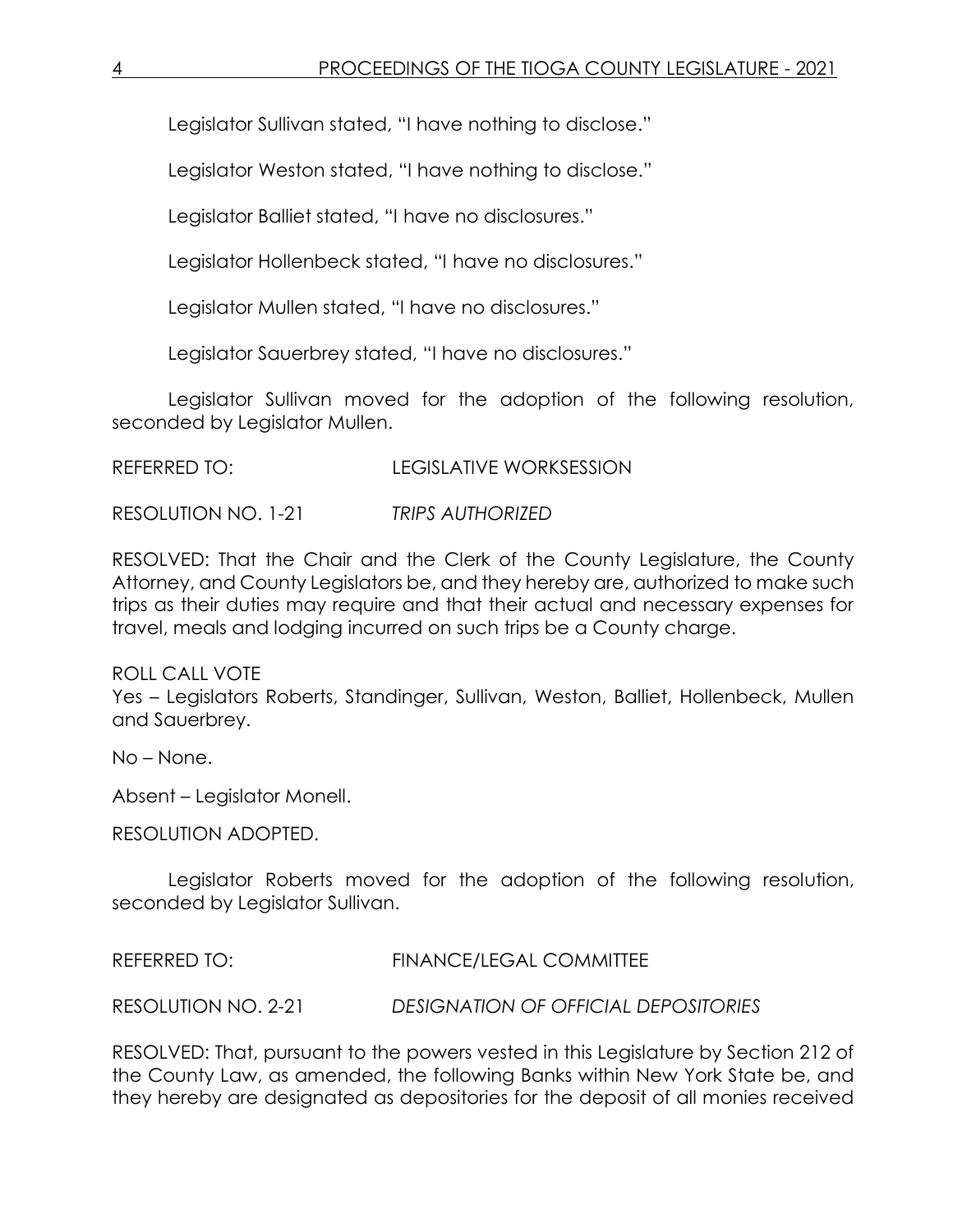by the County Treasurer, to an amount not to exceed the sum set opposite the name of each Bank as follows:

| JP Morgan Chase Bank                  | \$30,000,000 |
|---------------------------------------|--------------|
| Chemung Canal Trust Company           | \$30,000,000 |
| Community Bank, N.A.                  | \$30,000,000 |
| Key Bank Corporation                  | \$30,000,000 |
| M&T Bank                              | \$30,000,000 |
| Tioga State Bank                      | \$30,000,000 |
| National Bank and Trust Company, N.A. | \$30,000,000 |
| M&T Securities, Inc.                  | \$30,000,000 |

ROLL CALL VOTE

Yes – Legislators Roberts, Standinger, Sullivan, Weston, Balliet, Hollenbeck, Mullen and Sauerbrey.

No – None.

Absent – Legislator Monell.

RESOLUTION ADOPTED.

Legislator Roberts moved for the adoption of the following resolution, seconded by Legislator Mullen.

REFERRED TO: LEGISLATIVE WORKSESSION

RESOLUTION NO. 3-21 *DESIGNATE OFFICIAL NEWSPAPERS*

RESOLVED: That the Tioga County Courier and the Morning Times are hereby designated official newspapers for the publication of all local laws, notices and other matters required by law to be published pursuant to County Law 8214, Subd. 2; and be it further

RESOLVED: That the Press and Sun Bulletin, a daily newspaper, is hereby designated as the official newspaper for purposes of publishing all local laws, notices and other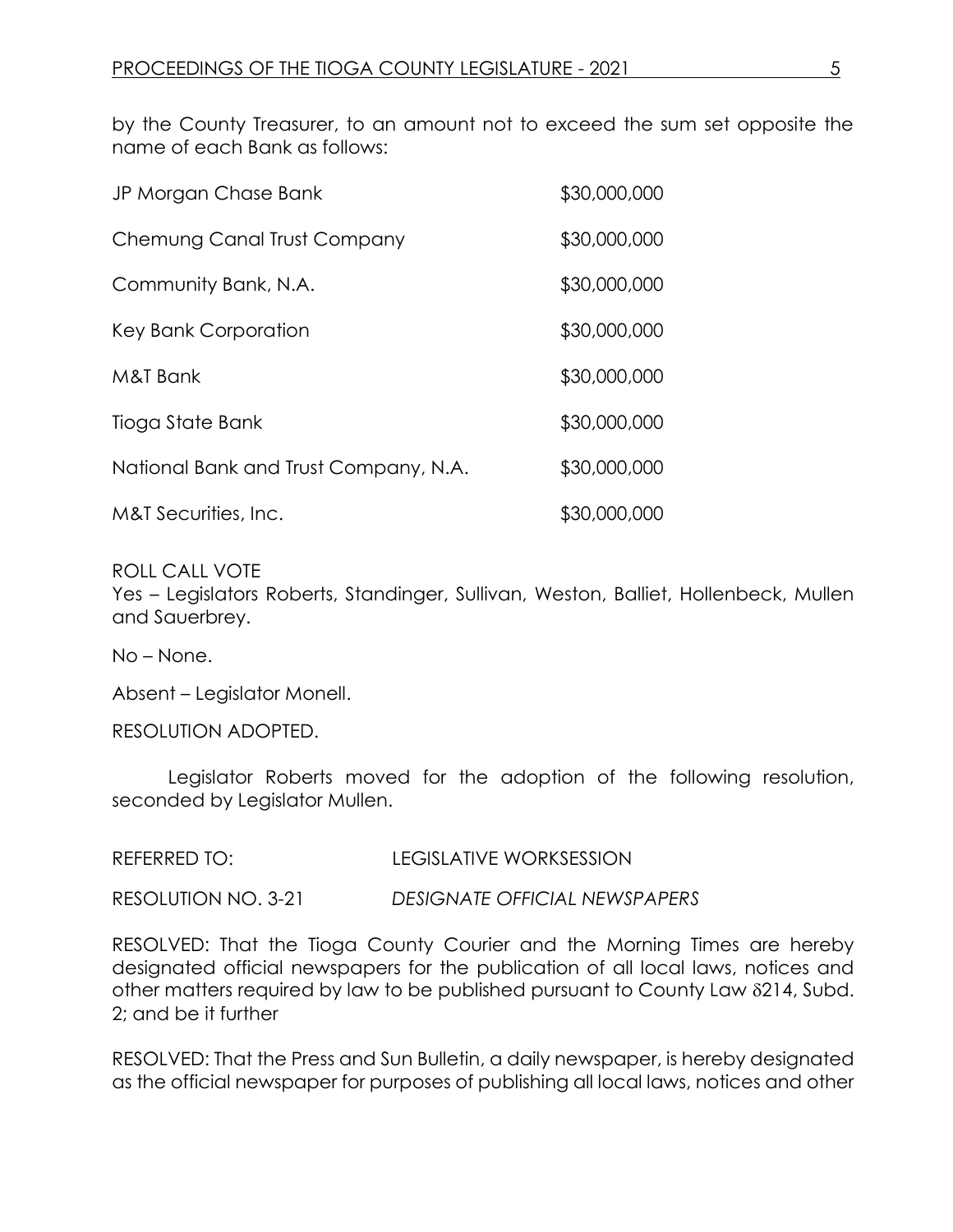matters required by law to be published at such times that there is insufficient time to publish in the above two newspapers.

ROLL CALL VOTE Yes – Legislators Roberts, Standinger, Sullivan, Weston, Balliet, Hollenbeck, Mullen and Sauerbrey.

No – None.

Absent – Legislator Monell.

RESOLUTION ADOPTED.

Legislator Roberts moved for the adoption of the following resolution, seconded by Legislator Sullivan.

| REFERRED TO: | LEGISLATIVE WORKSESSION |  |
|--------------|-------------------------|--|
|              |                         |  |

RESOLUTION NO. 4-21 *DESIGNATION OF NEWSPAPER FOR REPUBLICAN PARTY*

RESOLVED: That the Morning Times is hereby designated as the newspaper published in the County of Tioga for the Republican Party to publish the Election notices issued by the Secretary of State, and to publish the official canvass pursuant to County Law  $\delta$ 214, Subd. 1.

ROLL CALL VOTE Yes – Legislators Roberts, Standinger, Sullivan, Weston, Balliet, Hollenbeck, Mullen and Sauerbrey.

No – None.

Absent – Legislator Monell.

RESOLUTION ADOPTED.

Legislator Mullen moved for the adoption of the following resolution, seconded by Legislator Balliet.

REFERRED TO: LEGISLATIVE WORKSESSION

RESOLUTION NO. 5-21 *DESIGNATION OF NEWSPAPER FOR DEMOCRATIC PARTY*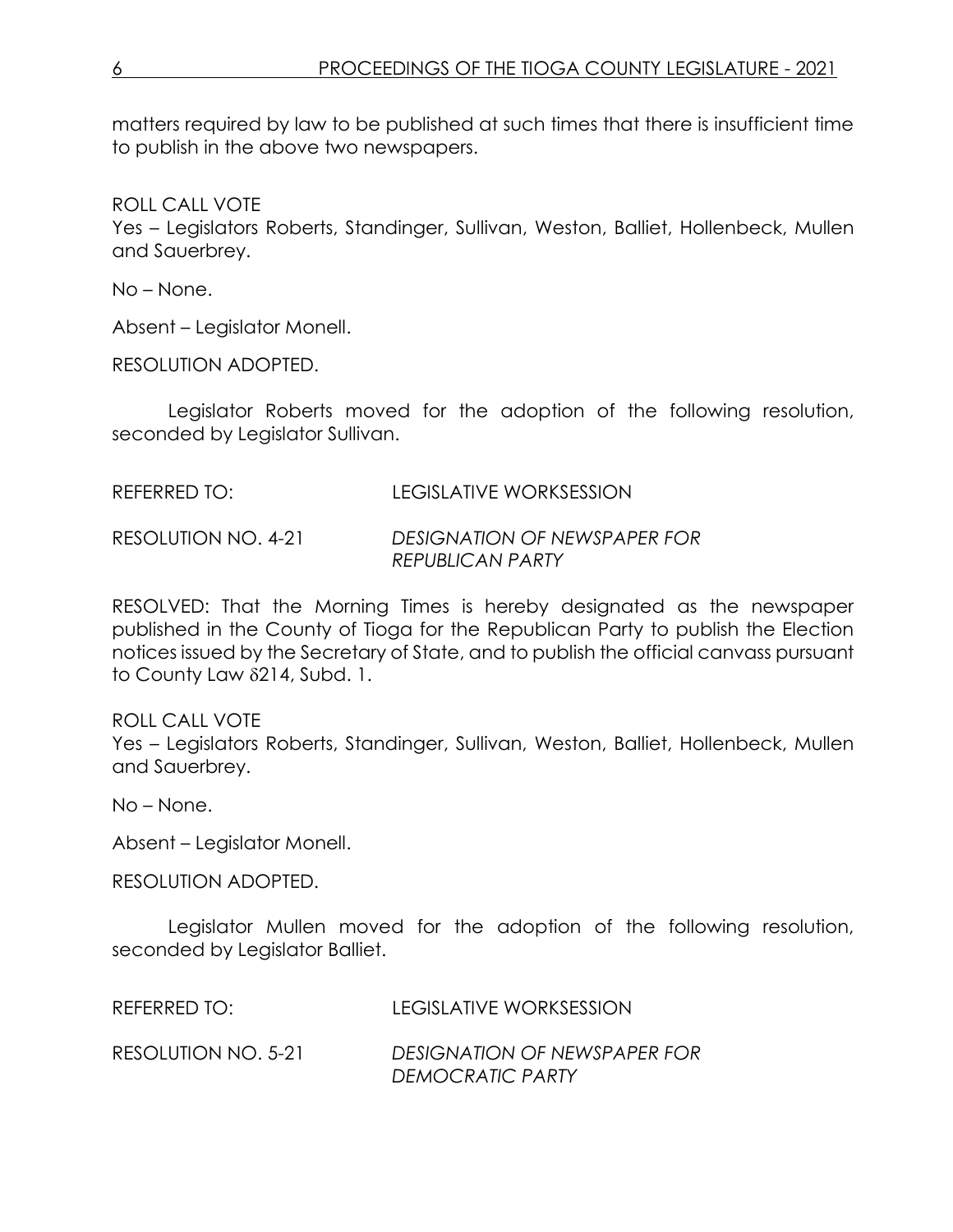RESOLVED: That the Tioga County Courier is hereby designated as the newspaper published in the County of Tioga for the Democratic Party to publish the Election notices issued by the Secretary of State, and to publish the official canvass pursuant to County Law  $\delta$ 214, Subd. 1.

ROLL CALL VOTE Yes – Legislators Roberts, Standinger, Sullivan, Weston, Balliet, Hollenbeck, Mullen and Sauerbrey.

No – None.

Absent – Legislator Monell.

RESOLUTION ADOPTED.

Legislator Roberts moved for the adoption of the following resolution, seconded by Legislator Sullivan.

REFERRED TO: LEGISLATIVE WORKSESSION

RESOLUTION NO. 6-21 *SET SALARY OF CHAIR*

RESOLVED: That the salary of the Chair of the Tioga County Legislature be set at \$36,675.00 per year, which includes the salary received as County Legislator of \$11,341.00 and an additional \$25,334.00 to serve as Chair.

ROLL CALL VOTE Yes – Legislators Roberts, Standinger, Sullivan, Weston, Balliet, Hollenbeck, Mullen and Sauerbrey.

No – None.

Absent – Legislator Monell.

RESOLUTION ADOPTED.

Legislator Roberts moved for the adoption of the following resolution, seconded by Legislator Hollenbeck.

REFERRED TO: LEGISLATIVE WORKSESSION

RESOLUTION NO. 7-21 *FIX DATES AND TIMES OF TIOGA COUNTY LEGISLATIVE MEETINGS*

RESOLVED: That the Tioga County Legislature during 2021 shall meet regularly in the Edward D. Hubbard Auditorium of the Ronald E. Dougherty County Office Building,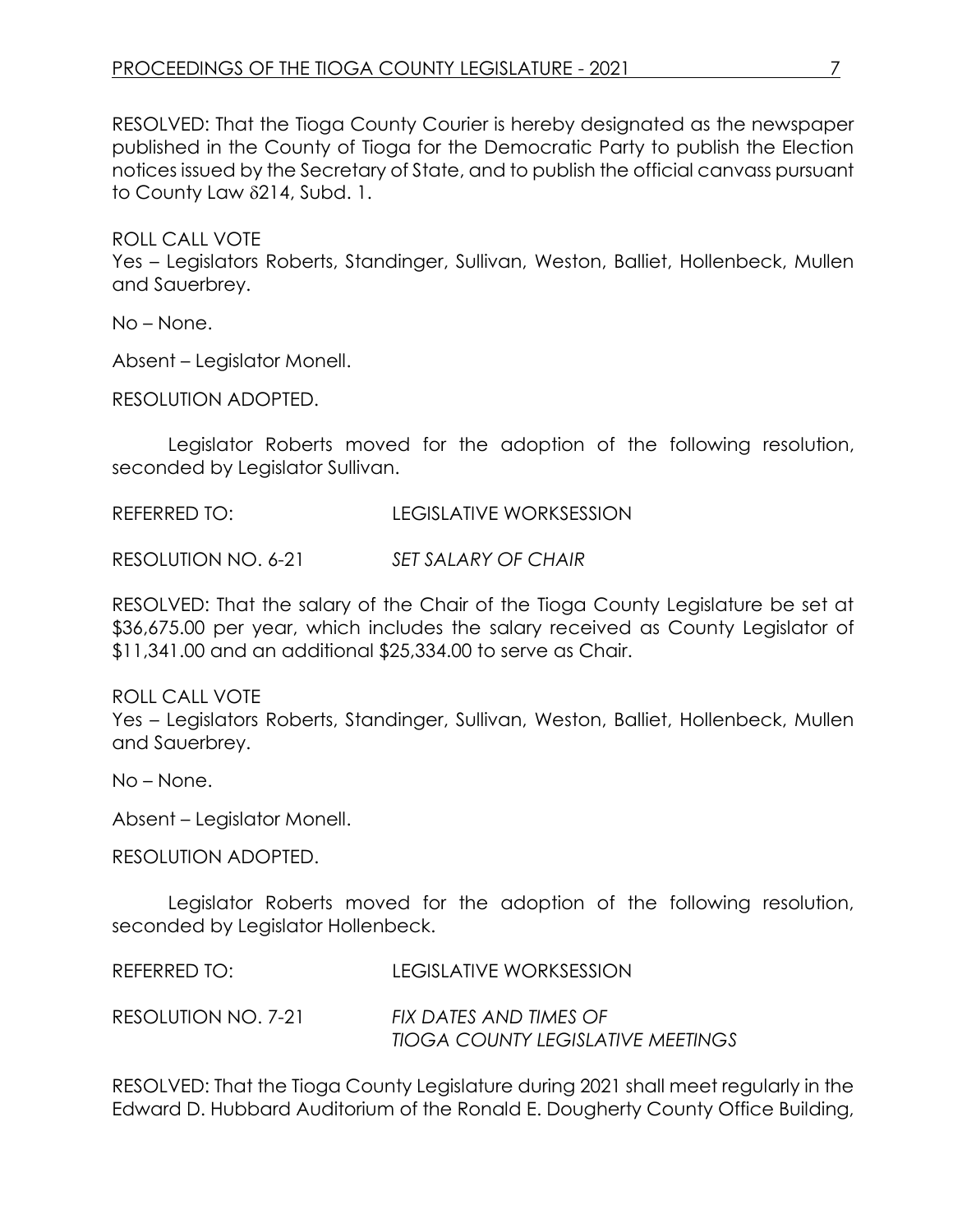56 Main Street, Owego, New York at 12:00 P.M. on the Tuesday following Committees which are held during the first full work week of the month.

ROLL CALL VOTE Yes – Legislators Roberts, Standinger, Sullivan, Weston, Balliet, Hollenbeck, Mullen and Sauerbrey.

No – None.

Absent – Legislator Monell.

RESOLUTION ADOPTED.

Legislator Roberts moved for the adoption of the following resolution, seconded by Legislator Sullivan.

REFERRED TO: LEGISLATIVE WORKSESSION

RESOLUTION NO. 8-21 *ANNUAL REVIEW OF PROCUREMENT POLICY*

WHEREAS: General Municipal Law §104-b requires an annual review of Tioga County's procurement policy and procedures; now therefore be it

RESOLVED: That the Tioga County Legislature affirms its annual review of its Procurement Policy.

ROLL CALL VOTE Yes – Legislators Roberts, Standinger, Sullivan, Weston, Balliet, Hollenbeck, Mullen and Sauerbrey.

No – None.

Absent – Legislator Monell.

RESOLUTION ADOPTED.

Legislator Roberts moved for the adoption of the following resolution, seconded by Legislator Hollenbeck.

| REFERRED TO:        | LEGISLATIVE WORKSESSION            |
|---------------------|------------------------------------|
| RESOLUTION NO. 9-21 | <b>APPOINT DIRECTORS</b>           |
|                     | SOIL & WATER CONSERVATION DISTRICT |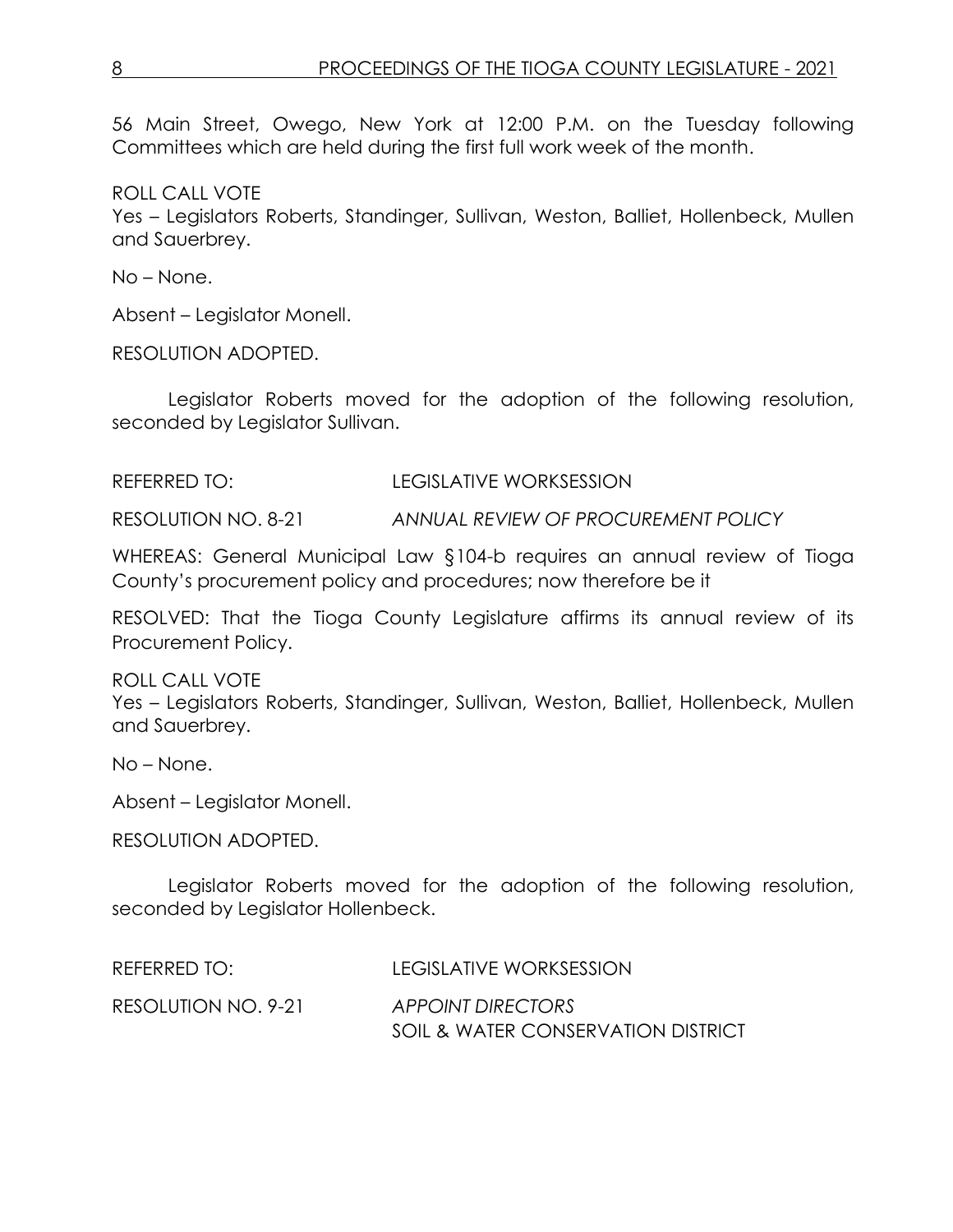RESOLVED: That Legislators Dale Weston and Tracy Monell are hereby appointed Directors of the Tioga County Soil and Water Conservation District for a one-year term on January 1, 2021 through December 31, 2021; and be it further

RESOLVED: That Ronald E. Dougherty be re-appointed Director at Large for a threeyear term of January 1, 2021 through December 31, 2023.

ROLL CALL VOTE Yes – Legislators Roberts, Standinger, Sullivan, Weston, Balliet, Hollenbeck, Mullen and Sauerbrey.

No – None.

Absent – Legislator Monell.

RESOLUTION ADOPTED.

Legislator Roberts moved for the adoption of the following resolution, seconded by Legislator Standinger.

| REFERRED TO:         | LEGISLATIVE WORKSESSION          |
|----------------------|----------------------------------|
| RESOLUTION NO. 10-21 | <b>APPOINT MEMBERS</b>           |
|                      | FISH & WILDLIFE MANAGEMENT BOARD |

WHEREAS: The Board terms for Elected Official Representative and Sportsman Member on the Fish & Wildlife Management Board have expired; and

WHEREAS: Dale Weston, Tioga County Legislator, has expressed an interest to continue serving as the Elected Official Representative on the Fish and Wildlife Management Board; and

WHEREAS: William J. Woods, Jr. has expressed an interest to continue serving as the Sportsman Member on the Fish & Wildlife Management Board; therefore be it

RESOLVED: That Dale Weston, Tioga County Legislator, be appointed as the Elected Official Representative on the Fish & Wildlife Management Board for a two-year term of January 1, 2021 through December 31, 2022 and William J. Woods, Jr. be appointed as the Sportsman Member on the Fish & Wildlife Management Board for a two-year term of January 1, 2021 through December 31, 2022.

## ROLL CALL VOTE

Yes – Legislators Roberts, Standinger, Sullivan, Weston, Balliet, Hollenbeck, Mullen and Sauerbrey.

No – None.